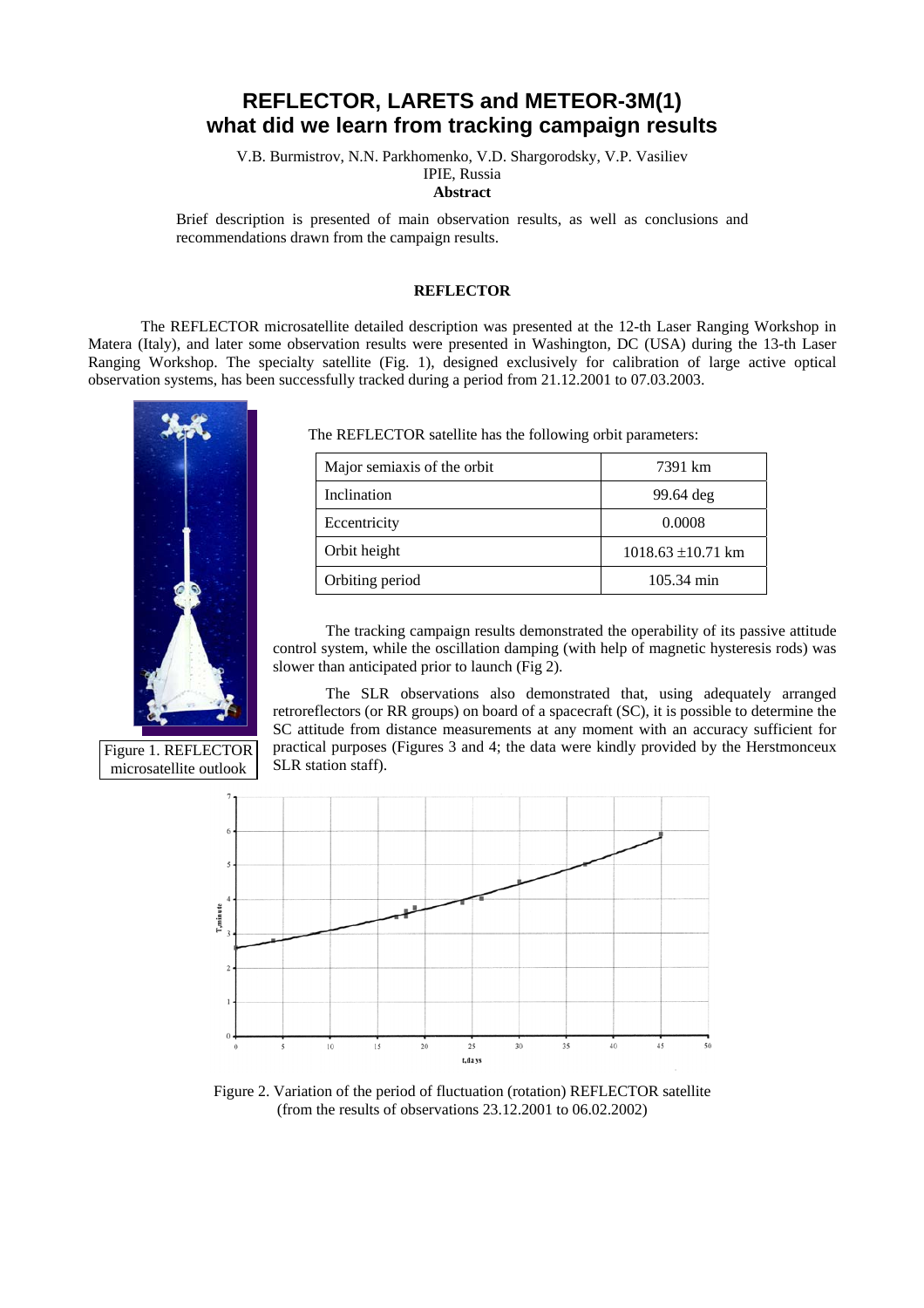

Figure 3. Pass 637 REFLECTOR. 19.01.2004, 21 hrst+



After termination of the ILRS tracking campaign, the REFLECTOR microsatellite is open for observations in accordance with its basic purpose.



## **LARETS**

The satellite (Fig. 5) is a modified version of the formerly launched GFZ-1 and WESTPAC (a spherical brass body 21.5 cm in diameter, 23.9 kg mass, carrying 60 cube corner retroreflectors). The CCRs are recessed in the brass body to limit the single CCR field of view (instead of using external baffles, like on WESTPAC). Thus, we increased the target cross-section, and eliminated the dead time intervals between the bursts of return signals, typical for WESTPAC. LARETS has also a much higher rotation rate than WESTPAC.The RMS target error of LARETS (about 1.5 mm) is only slightly more than with WESTPAC, while the cross-section, according to preliminary estimations, is approximately one fourth of that one of STELLA and STARLETTE, but much higher than that one of WESTPAC.

Figure 5. LARETS. Orbit height 690 km. Used for scientific and applied tasks in geodesy and geodynamics